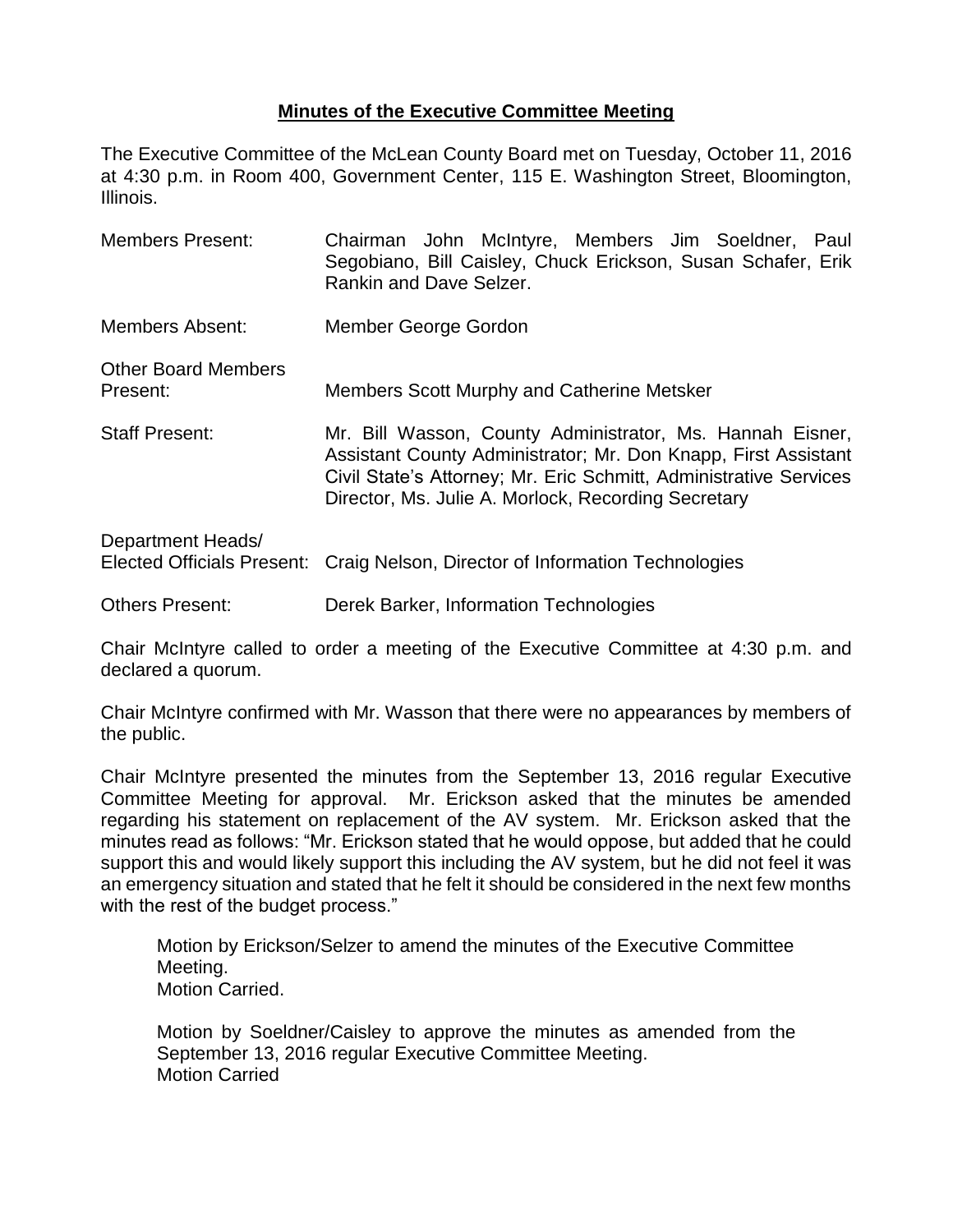Executive Committee Minutes October 11, 2016 Page **2** of **5**

Chair McIntyre presented for action approval of the Appointments and Reappointments.

Motion by Segobiano/Schafer to recommend approval of the Appointments and Reappointments. Motion Carried.

Chair McIntyre presented for Information Technologies a request to approve a resolution seeking amendment to the March 2001 Intergovernmental Agreement for Countywide GIS Development and Maintenance in McLean County, Illinois.

Motion by Segobiano/Caisley to recommend approval a resolution seeking amendment to the March 2001 Intergovernmental Agreement for Countywide GIS Development and Maintenance in McLean County, Illinois. Motion Carried.

Chair McIntyre presented for action a request to approve a Data Sharing Agreement with the University of Chicago in support of the Data Driven Justice Initiative. Mr. Nelson pointed out a couple of Scribner errors including numbering and changing the effective end date change from December 31, 2016 to December 31, 2017. Mr. Caisley asked if this covered juvenile cases in the Circuit Court. Mr. Nelson said it did not at this time.

Motion by Schafer/Selzer to recommend approval of a Data Sharing Agreement with the University of Chicago in support of the Data Driven Justice Initiative. Motion Carried.

Chair McIntyre indicated that the general report for Information Technologies was included in the packet. He asked the Committee if they had any questions for Mr. Nelson; hearing none, he thanked him.

Mr. Chuck Erickson, Vice Chair of the Land Use and Development Committee, indicated that the Land Use and Development Committee had no items for action, but would have one item to present to the Board next week. Chair McIntyre asked if the Committee had any questions for Mr. Erickson, hearing none, he thanked Mr. Erickson.

Mr. David Selzer, Chair of the Transportation Committee, indicated the Transportation Committee had no items for action before the Committee today, but would have four items to present to the Board next week. Mr. Selzer indicated that Vice Chair Metsker was present to answer any questions as he had been unable to attend the Committee meeting. Chair McIntyre asked if there were any questions for the Transportation Committee; hearing none, he thanked Mr. Selzer and Ms. Metsker.

Mr. Paul Segobiano, Chair of the Property Committee indicated they had no items to present to the Committee today, but would have three items to present to the Board next week. Chair McIntyre asked the Committee if they had any questions for Mr. Segobiano; hearing none, he thanked Mr. Segobiano.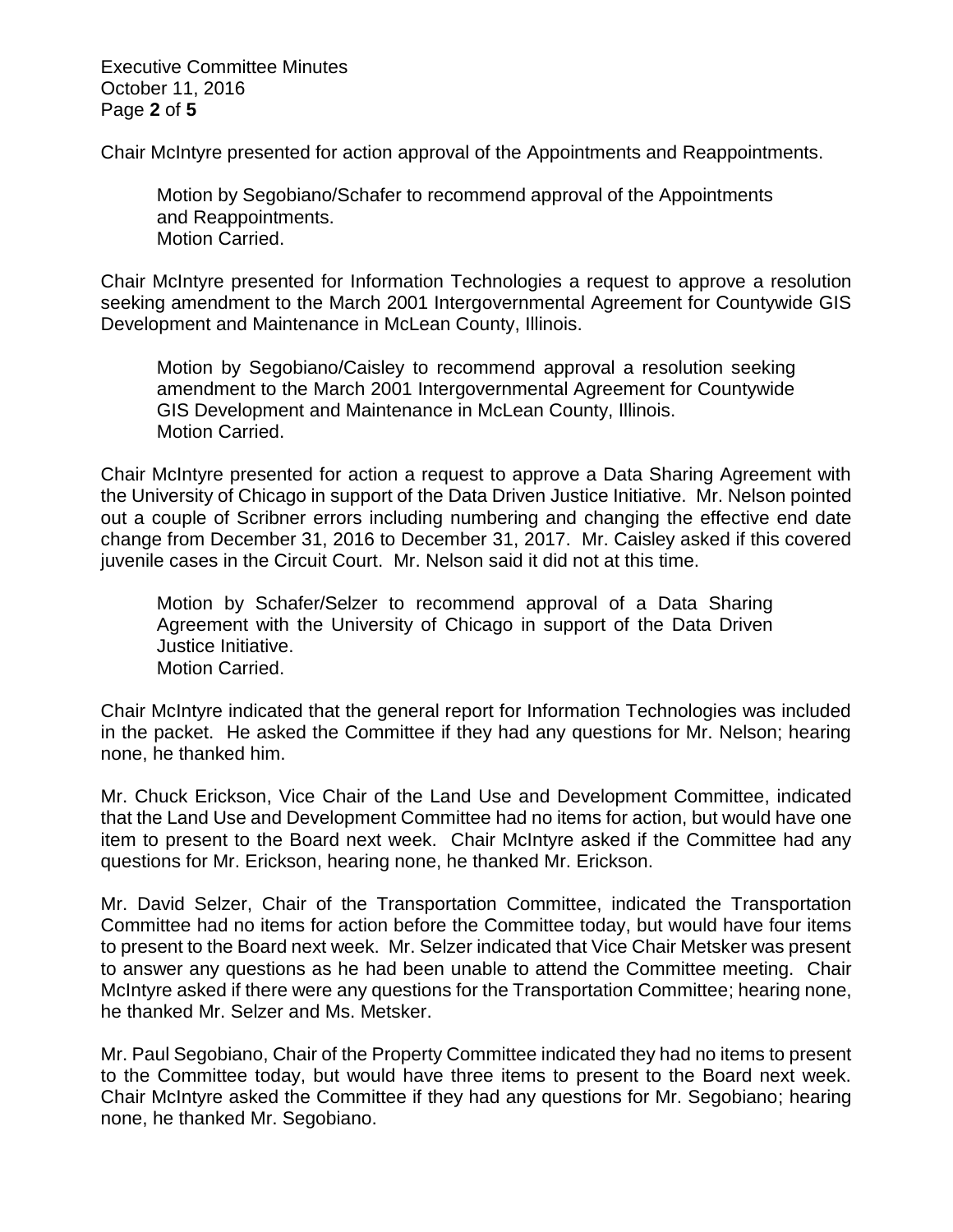Executive Committee Minutes October 11, 2016 Page **3** of **5**

Mr. Bill Caisley, Chair of the Justice Committee, presented for approval a request to approve a Task Force 6 Grant: Expanding Multi-Jurisdictional Narcotics Units through the Sheriff's office.

Motion by Caisley/Segobiano to recommend approval of a Task Force 6 Grant: Expanding Multi-Jurisdictional Narcotics Units. Motion Carried.

Mr. Caisley presented for action a request to approve the Illinois Criminal Justice Information Authority VOCA contract.

Motion by Caisley/Segobiano to recommend approval of the Illinois Criminal Justice Information Authority VOCA contract. Motion Carried.

Mr. Caisley presented for action a request to approve an Amendment for services with Loomis Armored US, LLC through the Circuit Clerk's office.

Motion by Caisley/Schafer to recommend approval of an Amendment for services with Loomis Armored US, LLC through the Circuit Clerk's office. Motion Carried.

Mr. Caisley presented for action a request to approve an Ordinance by the McLean County Board Amending the McLean County Code and Setting Juror Fees to be charged by the McLean County Circuit Clerk. Mr. Caisley explained that the law was declared unconstitutional and would change the fees back to the May 31, 2015 amounts.

Motion by Caisley/Rankin to recommend approval of an Ordinance by the McLean County Board Amending the McLean County Code and Setting Juror Fees to be charged by the McLean County Circuit Clerk. Motion Carried.

Mr. Caisley indicated that the Justice Committee had nothing further for the Executive Committee today. Chair McIntyre asked if the Committee had any questions for Mr. Caisley; hearing none, the he thanked Mr. Caisley.

Mr. Jim Soeldner, Chair of the Finance Committee indicated that the Finance Committee had nothing for the Committee today but would have one item for the Board to approve next week. He stated things had gone well with the Finance Committee and review of their budget and hoped it had been the same for other Committees. Chair McIntyre asked if the Committee had any questions for Mr. Soeldner, hearing none, he thanked Mr. Soeldner.

Ms. Susan Schafer, Chairman of the Health Committee indicated they had no items to present to the Committee today and they had no items for the Board next week. Chair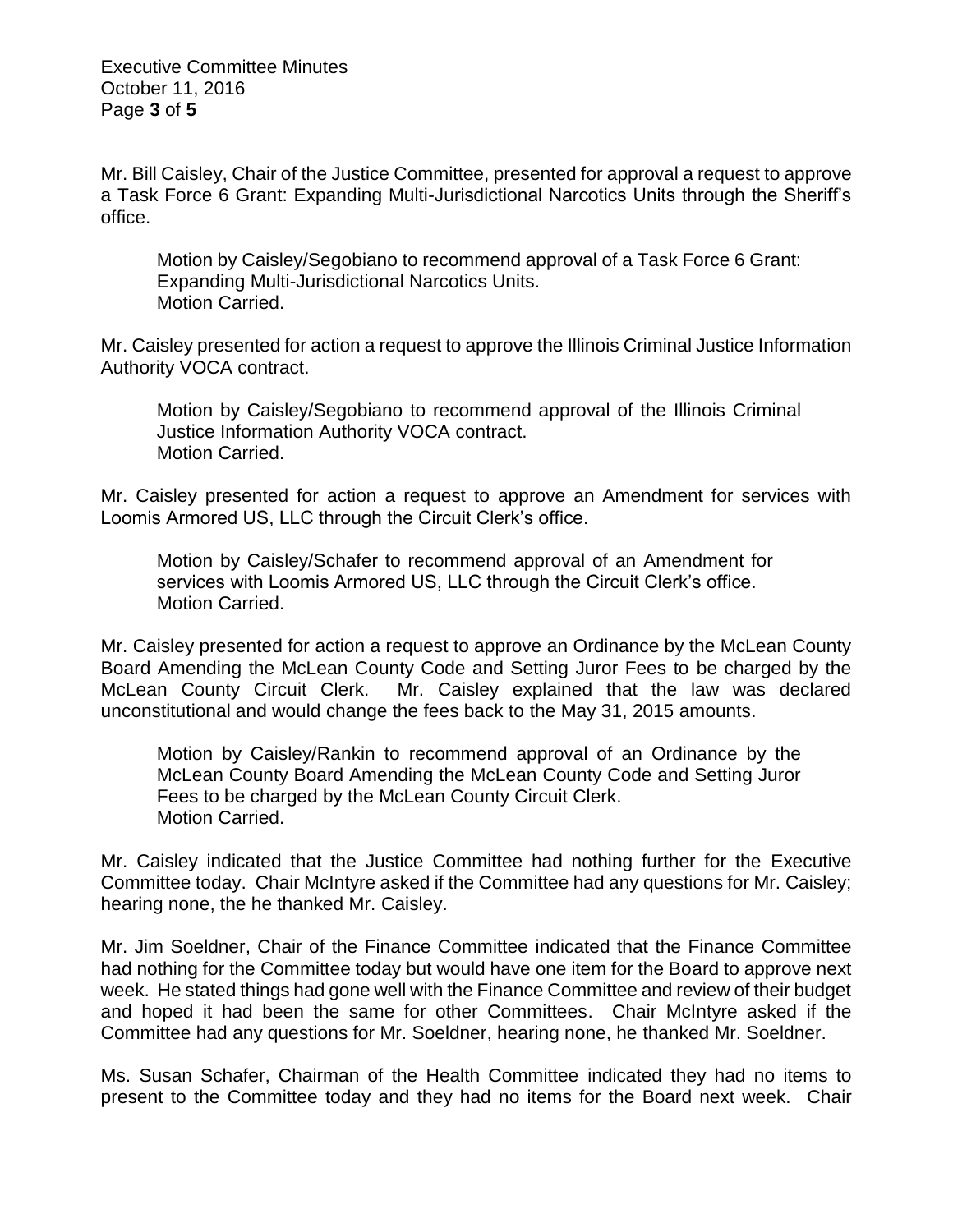Executive Committee Minutes October 11, 2016 Page **4** of **5**

McIntyre asked the Committee if they had any questions for Ms. Schafer; hearing none, he thanked Ms. Schafer.

Mr. Wasson presented for approval the Information Technologies Department FY' 2017 Recommended Budget. He noted this budget includes the provision for additional GIS services which would be offset by revenues generated to provide for those services. He also mentioned capital expenditures in the budget including a new security device and an electronic storage unit. Mr. Soeldner asked about the food budget increase. Mr. Wasson stated the expense was for a water cooler in their office.

Motion by Segobiano/Selzer to recommend approval of the Information Technologies Department FY' 2017 Recommended Budget. Motion Carried.

Mr. Wasson presented for approval the County Administrator's Office FY' 2017 Recommended Budget. Mr. Wasson noted that the personnel line item increased 11% because when they budgeted the minimum amount for the Administrative Services Director last year they had not anticipated hiring someone from within. He stated that because they hired within, cost savings have been realized in another area within the organization but added additional costs in the Administrator's budget.

Motion by Segobiano/Caisley to recommend approval of the County Administrator's Office FY 20176 Recommended Budget. Motion Carried.

Mr. Wasson presented the report on recent employment activities. Mr. Soeldner asked about the 9 positions refilled in the Nursing Home. Mr. Wasson stated that it is not unusual as historically we have had higher turnover rates in the Nursing Home than any other department. He stated it has a lot to do with the industry and competition within the community. Mr. Segobiano stated that this number has been going up and down since he has been on the Board. Mr. McIntyre stated that having been on the Board of Directors of another nursing home this is pretty standard for the industry. Mr. Caisley asked if IMRF helped us or hindered us in retaining employees. Mr. Wasson stated that it is a disincentive to many because the entry level positions are not highly paid positions and individuals are more concerned about the pay check each week than the long term benefit. He stated that they try to explain defined benefits to employees but employees or potential employees see that they have to contribute to the pension program and that can also have a negative impact. Mr. Caisley stated that if they resign they can ask for a refund of their contribution and get it without waiting until they retire. Chair McIntyre asked if there were any questions for Mr. Wasson; hearing none; he thanked Mr. Wasson.

Chair McIntyre asked if there was anything to be presented under Other Business. Mr. Wasson handed out a Resolution for the Tri-Valley Elementary School that Mr. Soeldner had asked Administration to prepare but they had not been able to get it completed before the Executive packet was distributed. Mr. Wasson stated that if the Committee had no